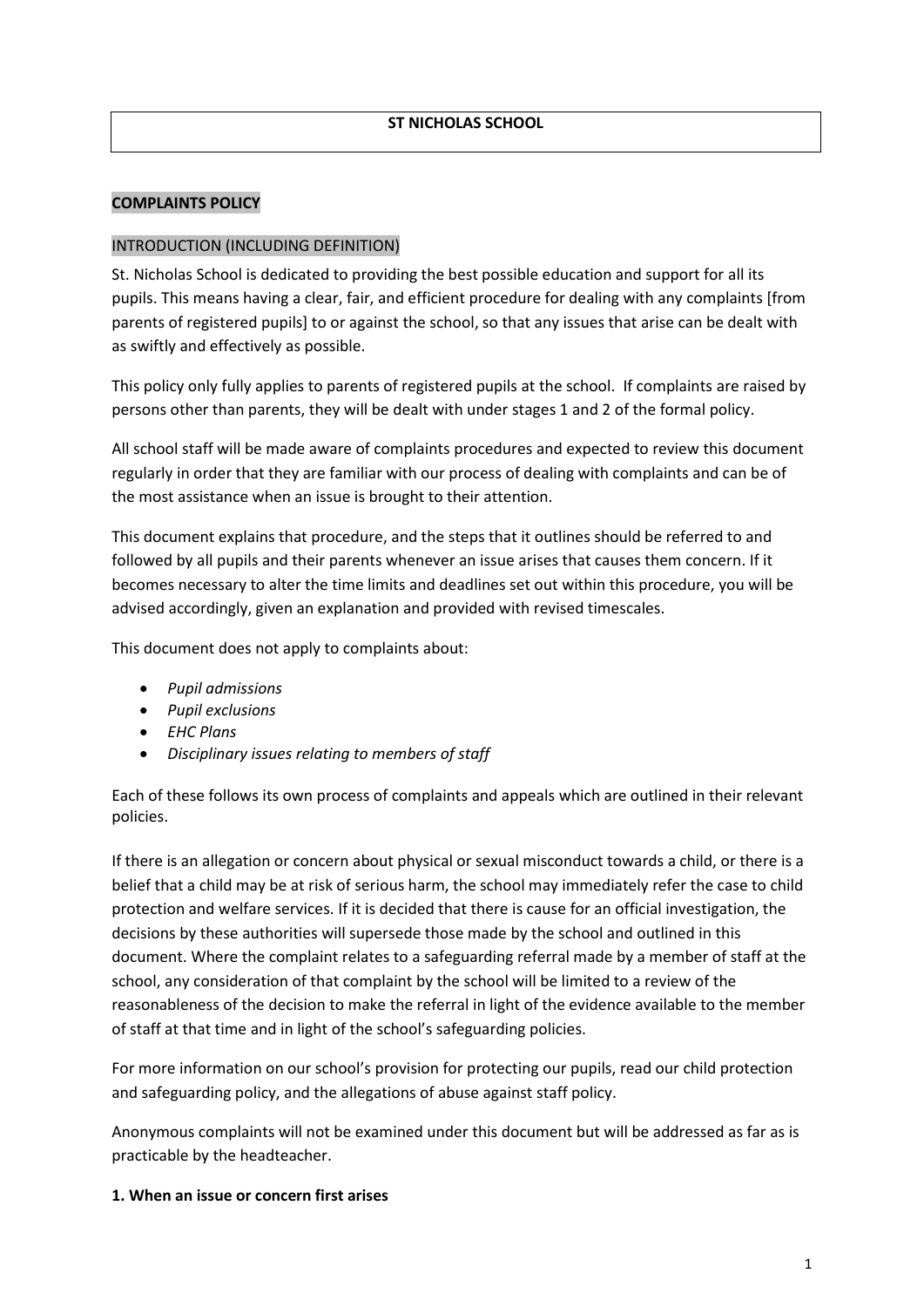If you have a concern that you would like to take up with the school you should initially inform a member of staff either in person, over the telephone or in writing. You may then be invited to an informal meeting with the member of staff most appropriate for dealing with your concern.

A cocern may be defined as 'an expression of worry or doubt over an issue considered to be important for which reassurances are sought'. A complaint may be defined as 'an expression of dissatisfaction however made, about actions taken or lack of action'.

It is in everyone's interest that concerns and complaints are resolved at the earliest possible stage. Many issues can be resolved informally, without the need to use the formal stages of the complaints procedure.

You may wish to approach your child's teacher first as they will be best placed to help you either directly or by figuring out which other member of staff you should be speaking to.

We encourage parents to approach staff with any concerns they may have and aim to resolve all issues with open dialogue and mutual understanding.

The Office Manager is our complaints administrator and formal complaints should be made to her using the proforma attached to this policy.

**If your complaint is about a member of staff**, you should first raise this with the headteacher either in person or in writing, and a meeting can be arranged with the headteacher to discuss the issue at hand.

**If your complaint is about the headteacher,** you should raise your concern in writing with the chair of governors.

**If your complaint is about a governor or the whole governing body**, you should raise your concern in writing with the clerk to the governing body. The clerk will then determine the most appropriate course of action. This will depend on the nature of the complaint and may involve sourcing an independent investigator and co-opted governors from another school.

Any governor will refer complaints that are taken straight to them back to the appropriate member of staff unless one of the above exceptions applies.

## **1.2 Initial informal meeting**

Once a concern has been raised you may be invited to attend an informal meeting with a member of staff or the headteacher or senior member of staff to discuss your concerns.

You are welcome to bring a friend, partner or, in the case of a pupil who has raised a concern, a parent to this meeting. It may be appropriate for a pupil to attend the meeting if their parent has raised a concern, depending on the nature of the issue.

Staff have a responsibility to ensure that you understand any future points of action that have been agreed upon in this meeting and should make a record of what has been discussed, as well as any outcomes and a plan of action, if one has been agreed.

All staff will do their best to ensure that your concerns are dealt with appropriately and efficiently but if you cannot come to an agreement, or are dissatisfied with the outcome of your meeting, you can make a formal complaint in writing to the headteacher.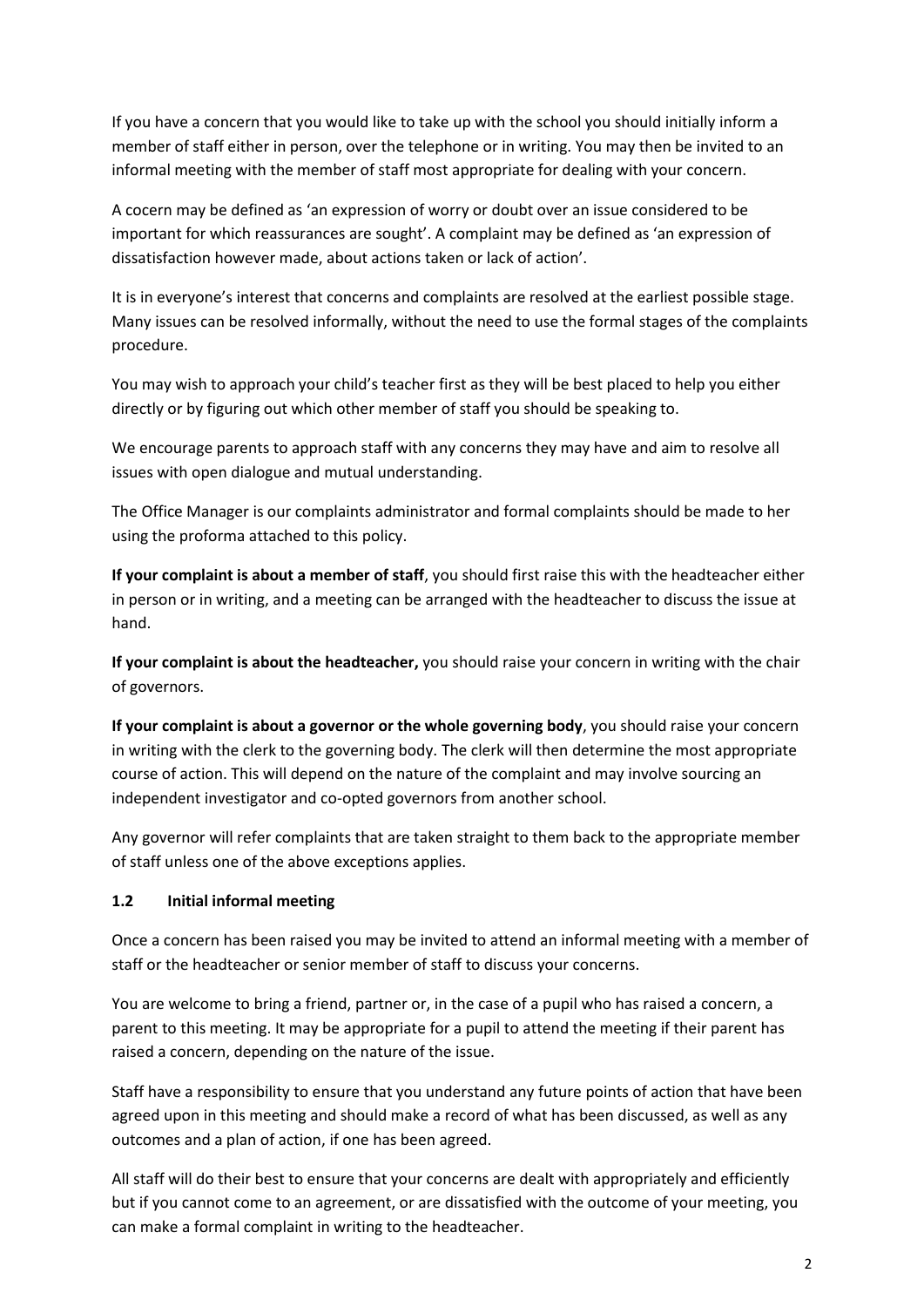There is no suggested time-scale for resolution at this stage given the importance of dialogue through informal discussion although it would be expected that most issues would be resolved within ten school days.

## **2. Formal complaints**

In order to ensure that complaints are processed efficiently and effectively, St. Nicholas School deals with formal complaints in three stages:

# *Stage 1*

If you do not feel that your concern has been dealt with as you would like, are unhappy with the outcome of your informal meeting or feel that the issue is serious enough that it warrants it, you can make a formal complaint in writing to the headteacher. If your complaint is about the headteacher you should go straight to Stage 2 of this procedure. Your written complaint should provide sufficient detail of the issues to allow the headteacher to investigate and respond to the complaint. You should also set out what you feel would resolve the complaint. The headteacher will decide who is best placed to investigate the complaint including the possibility of the use of a headteacher from a different school, who has agreed a reciprocal arrangement with St. Nicholas School to undertake such investigations when it would be helpful.

The complaints proforma is attached to this policy and should be returned to the Office manager who is our complaints co-ordinator.

The headteacher should acknowledge your complaint in writing within five days. They may already be aware of the situation. They will outline their decision if there is one to be made, and any action to be taken as a result of your complaint.

The headteacher may call you in for a meeting to discuss the issue outcome, possible solutions, or to explain what has or will happen as a result of your complaint. The headteacher will keep a record of all interactions with you and other staff, meetings and decisions made in reference to your complaint.

If the complaint is against a member of staff, the headteacher will talk to that employee. If it is an allegation of abuse, a formal investigation may be instigated by the school or external child welfare authorities to whom the school reports. Please refer to our **allegations of abuse against staff policy** for an outline of this procedure.

The headteacher will respond to you in writing within ten school days outlining their response to your concern, and any action that has or will be taken. If they have decided not to take any further action on the issue, they will explain what they have decided, how they have reached this decision, and will outline your right to take the matter further and the steps to be taken.

# *Stage 2*

If, having spoken to the headteacher, you are dissatisfied with the outcome of your complaint or your complaint is about the headteacher, you may lodge your complaint with the chair of governors. The complaint must be in writing and it should explain your concern in sufficient detail and the steps that have lead up to you taking this course of action. You should also set out the actions you feel would be necessary to resolve the complaint.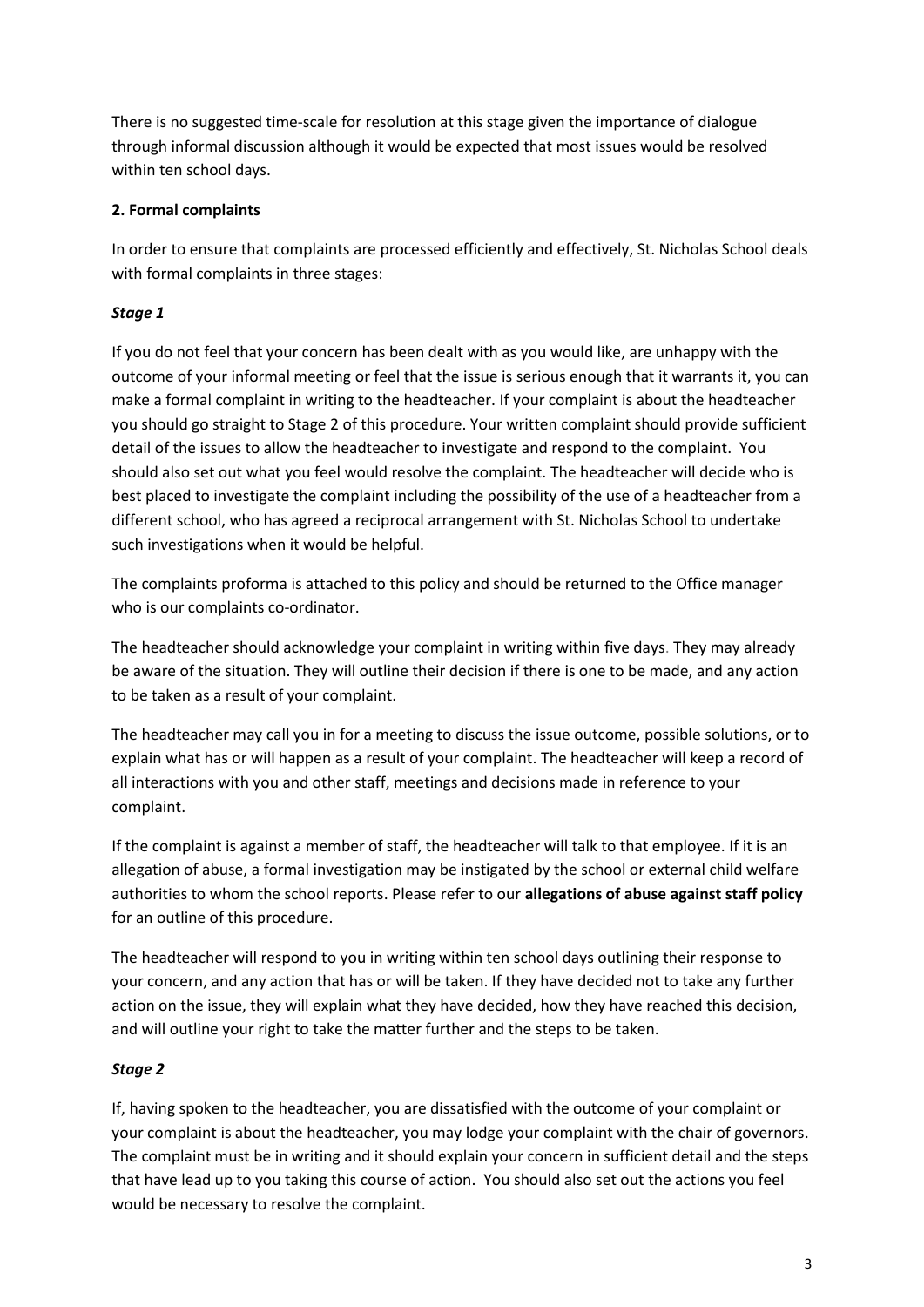If the complaint is against a member of staff, that employee will be given the opportunity to write a response, which will be sent to the chair of governors within five school days of the complaint being lodged with them.

The chair of governors will appoint a member of the governing body to investigate and they respond to you in writing within ten school days outlining their response to your concern, and any action that has or will be taken. If they have decided not to take any further action on the issue, they will explain what they have decided, how they have reached this decision, and will outline your right of appeal and how you can start your appeal.

# **3. Appeals**

## *Stage 3:*

If you would like to lodge an appeal following the outcome of a formal complaint at stage 2, this will be taken to the appeals panel. You should write to the clerk to the governing body to exercise this right within ten school *days* of the outcome at Stage 2. If no request for an appeals panel hearing is received within ten school days, it will be deemed that the decision is accepted, and the complaint will be closed.

If an appeals panel is requested, the clerk to governors will acknowledge your appeal and make the necessary arrangements and will usually convene the appeals panel within ten school days from the acknowledgement being sent. Where it is not possible to find a mutually convenient date within that timescale, the school will take reasonable steps to agree a time and date mutually convenient to all parties.

The clerk will ensure that all parties to the appeal have access to the same documentation and set out a timetable to support the collation and circulation of documents. Any supporting documentation relevant to the complaint must be submitted to the appeals panel by both parties at least 5 days before the appeals panel hearing.

You are entitled to be accompanied to the appeals panel hearing and should notify the clerk in advance if you attend to bring anyone.

## **The appeals panel**

The appeals panel will be made up of three members of the governing body.

No person can sit on the appeals panel if they have had any former knowledge or involvement in the case that is being dealt with at that time. The chair of the panel will be nominated from within the group of panel members. All panel members will be familiar with and have access to the complaints policy.

The panel will give careful consideration to how the complainant can be made to feel most comfortable presenting to the panel.

## **Appeals procedure**

The Appeals Panel will determine the procedure to be followed to ensure that it is best placed to deal with the issues arising from the complaint. The procedure for an appeal is usually as follows: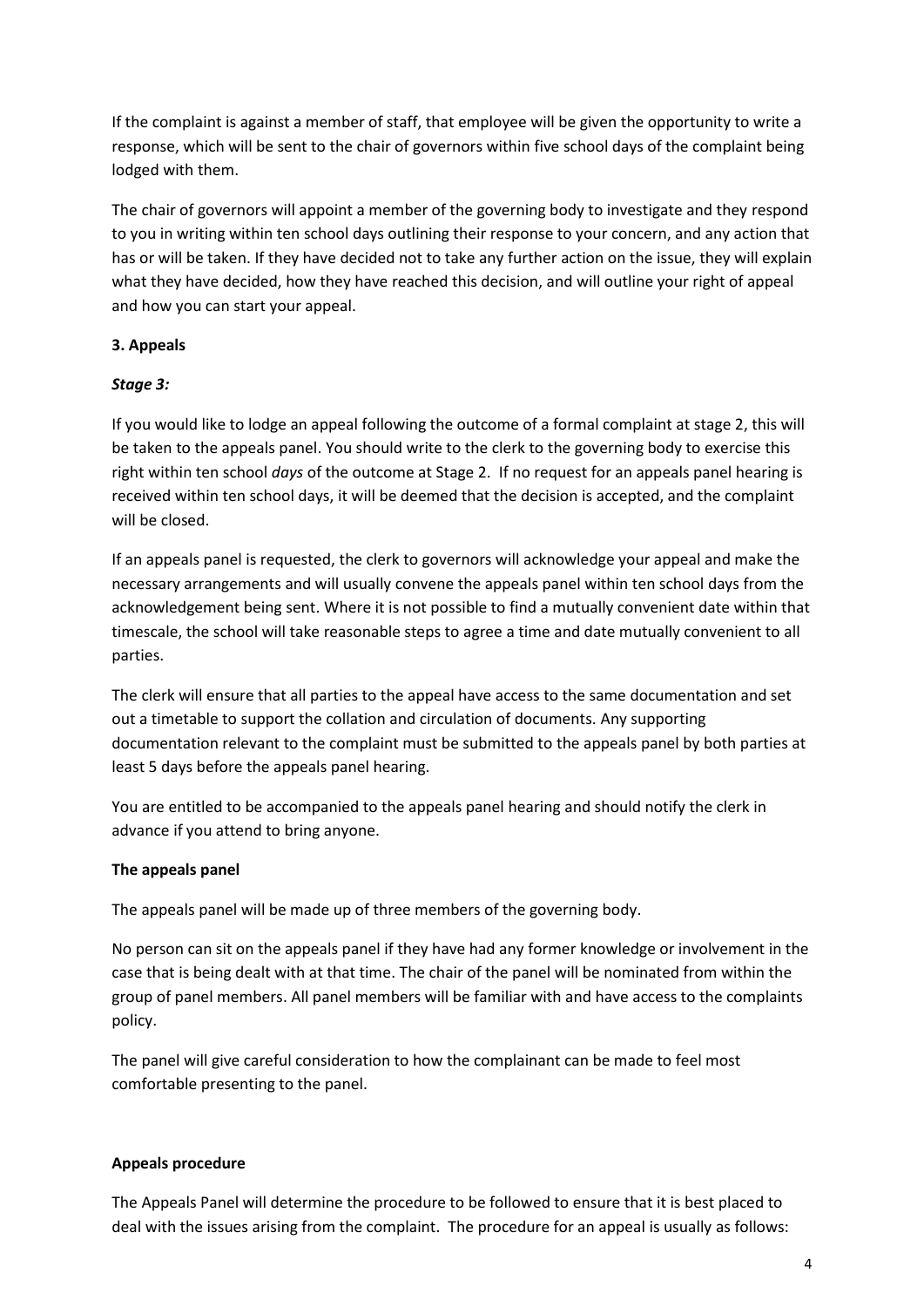- 1. The complainant and headteacher will enter the hearing together.
- 2. The chair will introduce the panel members and outline the process.
- 3. The complainant will explain the complaint.
- 4. The headteacher and panel will question the complainant.
- 5. The headteacher will explain the school's actions.
- 6. The complainant and panel will question the headteacher.
- 7. The complainant will sum up their complaint.
- 8. The headteacher will sum up the school's actions.
- 9. The chair will explain that both parties will hear from the panel within ten working days.
- 10. Both parties will leave together while the panel decides.
- 11. The clerk will stay to assist the panel with its decision making.

The chair of the panel/clerk to governors will notify the complainant of the panel's decision in writing within ten school days of the appeal hearing. The letter will set out the decision of the panel together with the reasons underpinning that decision. The letter may set out recommendations which will be made to the governing body.

#### **The appeals panel may:**

- dismiss all or part of the complaint
- uphold all or part of the complaint
- decide on the appropriate action to be taken to resolve the complaint
- evaluate all the evidence available and recommend changes to the school's systems or procedures as a preventative step against similar problems arising in the future.

The panel's decision is final. If you are unhappy with the outcome, you may wish to put your complaint to the Secretary of State. Complaints can be submitted online at [https://www.gov.uk/complain-about-school,](https://www.gov.uk/complain-about-school) on the Helpline 0370 000 2288 or in writing to: school Complaints Unit, Department of education, Piccadilly Gate, Store Street, Manchester M1 2WD

#### **4. Vexatious/persistent complaints**

Whilst it is hoped that this document will reduce any dissatisfaction with the school, it is acknowledged that there may be rare occasions where a complainant continues to be dissatisfied with the school and the outcomes achieved under the complaints procedure.

Where a complainant attempts to re-open an issue which has already been dealt with under the complaints procedure, the chair of governors will contact them to inform them that the matter has already been dealt with and that either that stage of the policy has been exhausted or that the complaints procedure has been exhausted and the matter is considered closed. Where further correspondence is received on the same matter, this may be considered vexatious and the school will be under no obligation to respond to that correspondence.

If the complainant subsequently contacts the school again about the same issue, the school can choose not to respond. The normal circumstance in which we will not respond is if:

- the school has taken every reasonable step to address the complainant's needs, and the school's position has been clearly set out in writing together with the complainant's options
- the complainant is contacting the school repeatedly but making substantially the same points each time
- the school reasonably believes the aim of the contact is to cause disruption or inconvenience
- that the complainant acts or communicates in an inappropriate way towards school staff.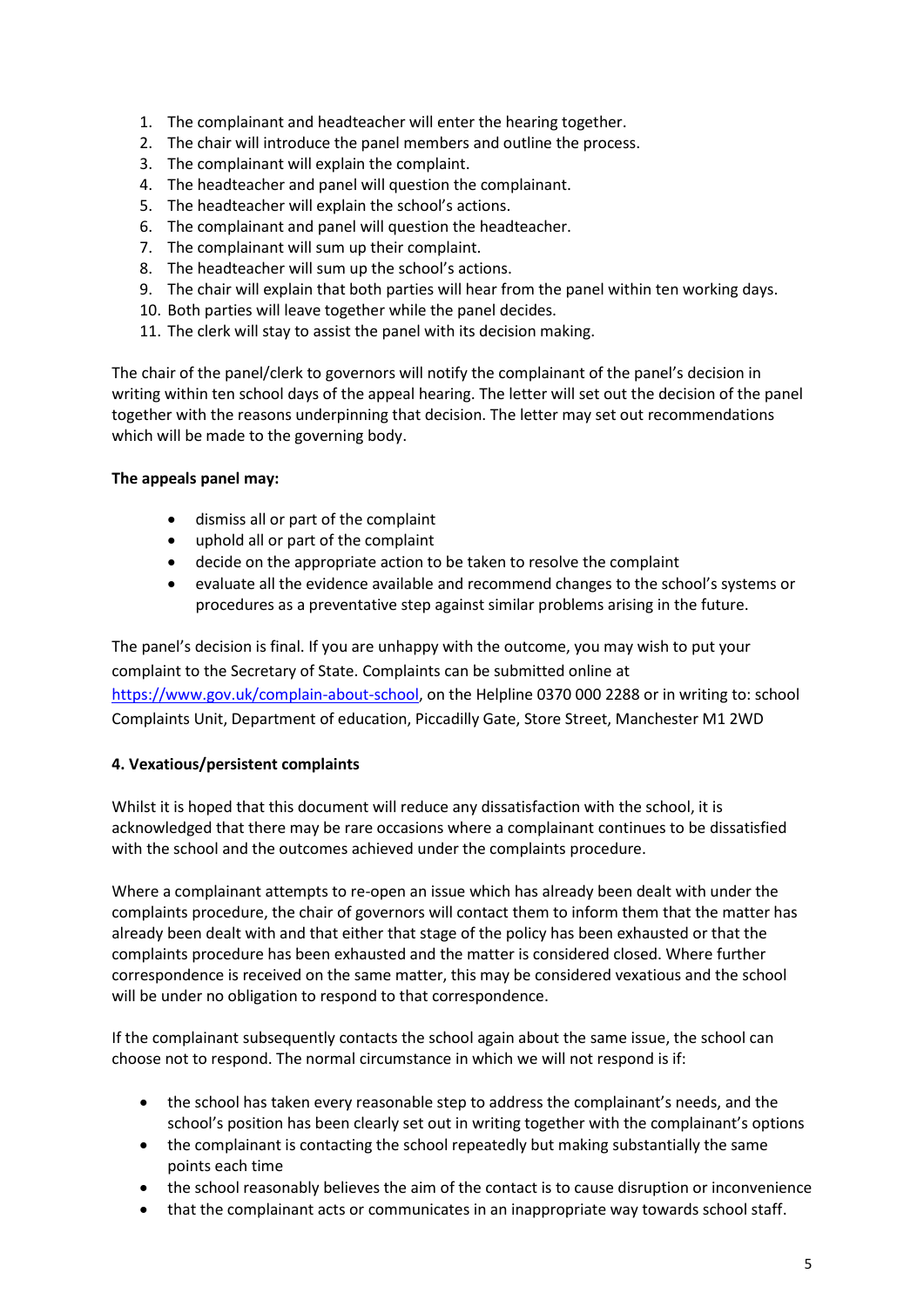Once the school has decided that it is appropriate to stop responding, the complainant will be informed in writing.

The school will ensure when making this decision that complainants making any new complaint are heard, and that the school acts reasonably.

See the schools Policy for Handling Unreasonably Persistent, Harassing, Vexatious and Unreasonabke Complaints.

See the school's policy for the management of Violence, Threatening Behaviour or abuse towards members of staff from visitors to the school.

#### **5. Governing body – records, review and monitoring of complaints**

The school will record the progress of all complaints, including information about actions taken at all stages, the stage at which the complaint was resolved, and the final outcome. The records will also include copies of letters and emails, and notes relating to meetings and phone calls. This material will be treated as confidential and held centrally and will be viewed only by those involved in investigating the complaint or on the review panel.

Records of complaints will be kept securely, only for as long as necessary and in line with data protection law.

St. Nicholas School will review and evaluate all complaints no matter how far they are taken or what the outcome to ensure that similar problems are avoided in the future or to see if they could have been managed any more effectively. All records of any complaints will be kept confidential but may be inspected where appropriate by the Secretary of State or any inspection body.

The governing body will monitor complaints and review the complaints procedure every three years.

#### **6. Staff complaints**

Staff who have a concern about a colleague or a volunteer member of staff should refer to our **whistleblowing policy.**

The procedure for dealing with any other staff complaints or employment grievances is set out in the school's **staff discipline, conduct and grievance policy.**

**Signed by:** 

**The chair of governors Date: ...............................**

**Headteacher Date: ...............................**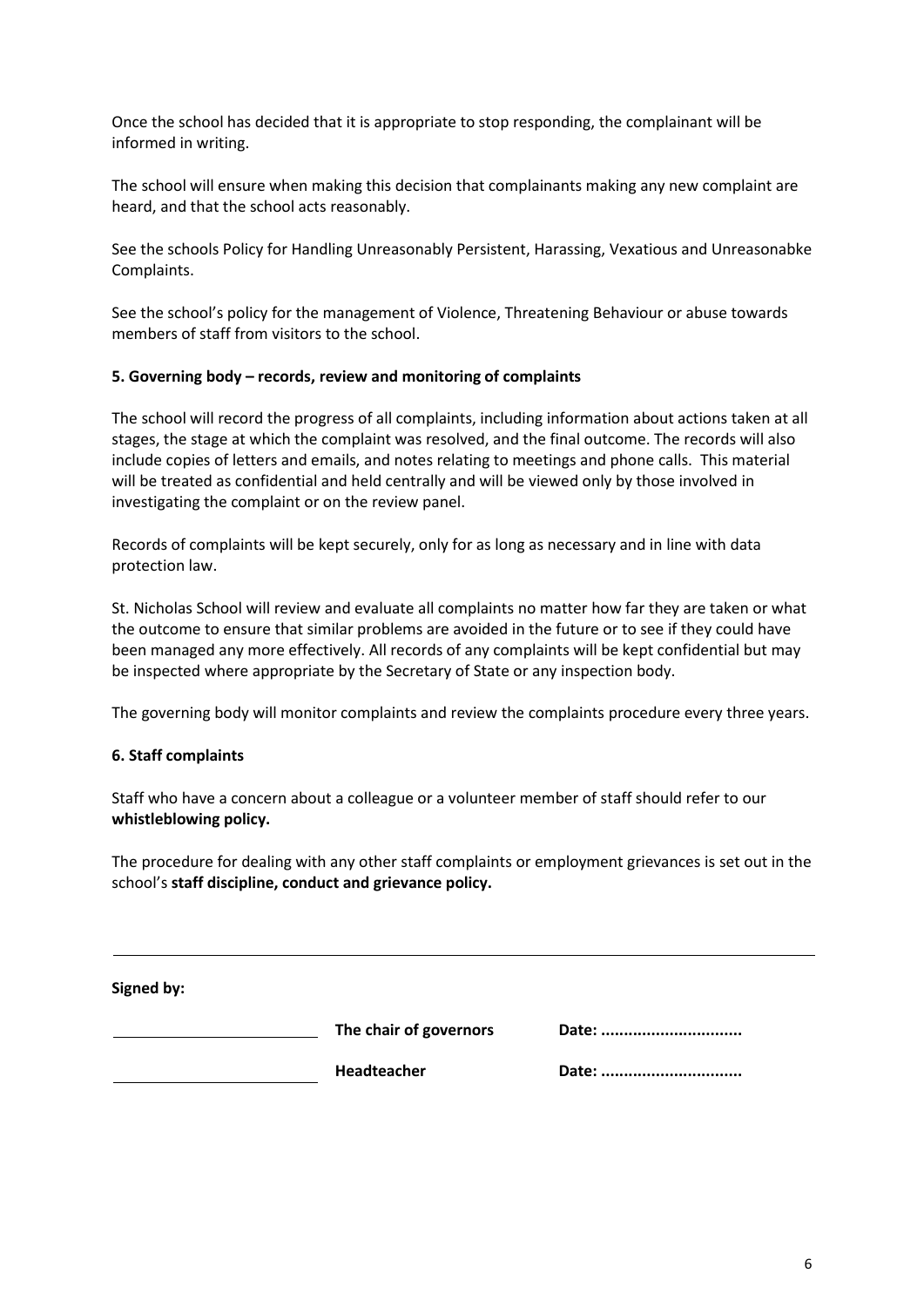# **PLEASE COMPLETE AND RETURN TO THE SCHOOL OFFICE MANAGER WHO WILL ACKNOWLEDGE RECEIPT AND EXPLAIN WHAT ACTION WILL BE TAKEN.**

| <b>Your Name:</b>                                                                                                                      |
|----------------------------------------------------------------------------------------------------------------------------------------|
|                                                                                                                                        |
| <b>Address:</b>                                                                                                                        |
|                                                                                                                                        |
| <b>Post Code:</b>                                                                                                                      |
| <b>Telephone No.:</b>                                                                                                                  |
| <b>Mobile:</b>                                                                                                                         |
| Email:                                                                                                                                 |
| Please give details of your complaint:                                                                                                 |
|                                                                                                                                        |
|                                                                                                                                        |
|                                                                                                                                        |
|                                                                                                                                        |
|                                                                                                                                        |
|                                                                                                                                        |
|                                                                                                                                        |
|                                                                                                                                        |
|                                                                                                                                        |
|                                                                                                                                        |
| What action , if any, have you already taken to try and resolve your complaint. (Who did you speak<br>to and what was their response?) |
|                                                                                                                                        |
|                                                                                                                                        |
|                                                                                                                                        |
|                                                                                                                                        |
|                                                                                                                                        |
|                                                                                                                                        |
|                                                                                                                                        |
|                                                                                                                                        |
|                                                                                                                                        |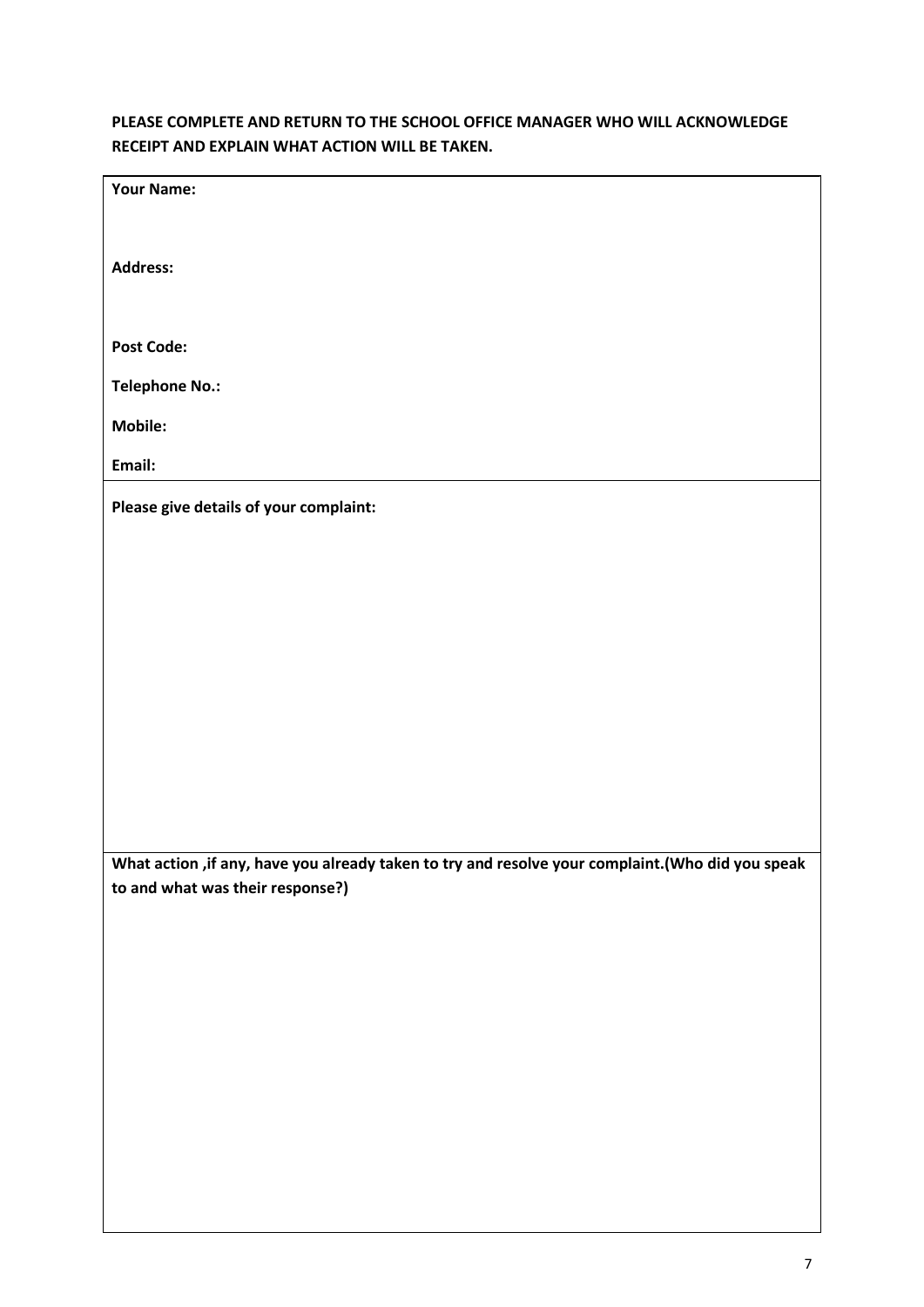| What actions do you feel might resolve the problem at this stage? |
|-------------------------------------------------------------------|
|                                                                   |
|                                                                   |
|                                                                   |
|                                                                   |
|                                                                   |
|                                                                   |
|                                                                   |
|                                                                   |
|                                                                   |
|                                                                   |
|                                                                   |
|                                                                   |
|                                                                   |
|                                                                   |
|                                                                   |
|                                                                   |
| Are attaching any paperwork? If so please give details            |
|                                                                   |
|                                                                   |
|                                                                   |
|                                                                   |
|                                                                   |
|                                                                   |
|                                                                   |
|                                                                   |
|                                                                   |
|                                                                   |
|                                                                   |
|                                                                   |
|                                                                   |
| Signature:                                                        |
|                                                                   |
|                                                                   |

## **MONITORING AND REVIEW**

 $\overline{\phantom{a}}$ 

This policy will be reviewed annually.

#### **EQUALITY, SAFEGUARDING AND EQUAL OPPORTUNITIES STATEMENT**

St Nicholas School, in all policies and procedures, will promote equality of opportunity for students and staff from all social, cultural and economic backgrounds and ensure freedom from discrimination on the basis of membership of any group, including gender, sexual orientation, family circumstances, ethnic or national origin, disability (physical or mental), religious or political beliefs.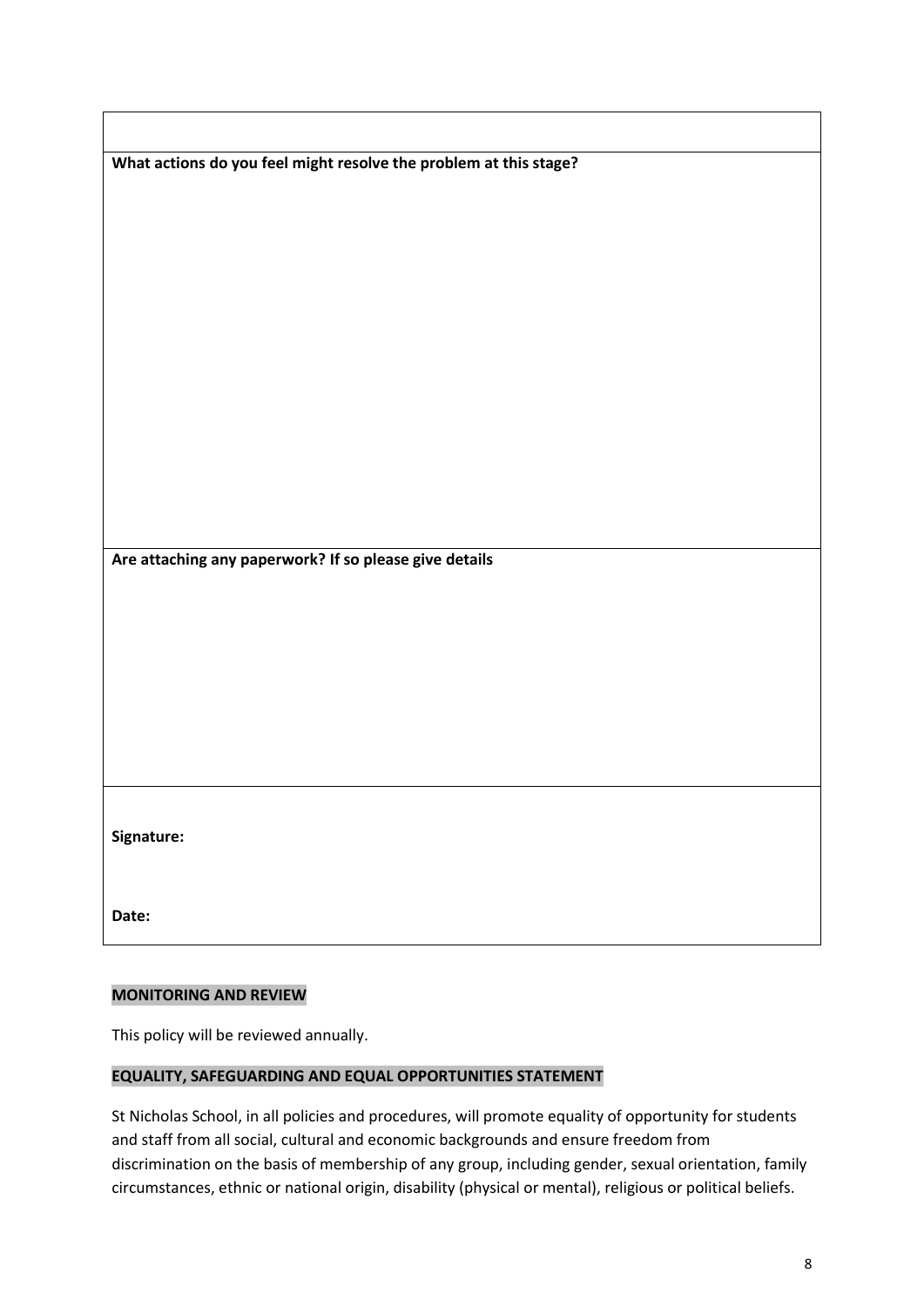St Nicholas School aims to:

- Provide equal opportunity for all
- To foster good relations, and create effective partnership with all sections of the community
- To take no action which discriminates unlawfully in service delivery, commissioning and employment
- To provide an environment free from fear and discrimination, where diversity, respect and dignity are valued.

All aspects of Safeguarding will be embedded into the life of the school and be adhered to and be the responsibility of all staff.

### **LINKS TO OTHER POLICIES**

Health and Safety

All curriculum policies

Staff Code of Conduct

# DANIEL LEWIS

REVISED TERM 2 2018

NEXT REVIEW DATE TERM 3 2021

RATIFIED BY THE FULL GOVERNING BODY IN THEIR MEETING ON 30TH JANUARY 2019

**APPENDIX 1**

**GUIDELINES FOR HANDLING UNREASONABLY PERSISTENT, HARASSING, VEXATIOUS AND UNREASONABLE COMPLAINTS**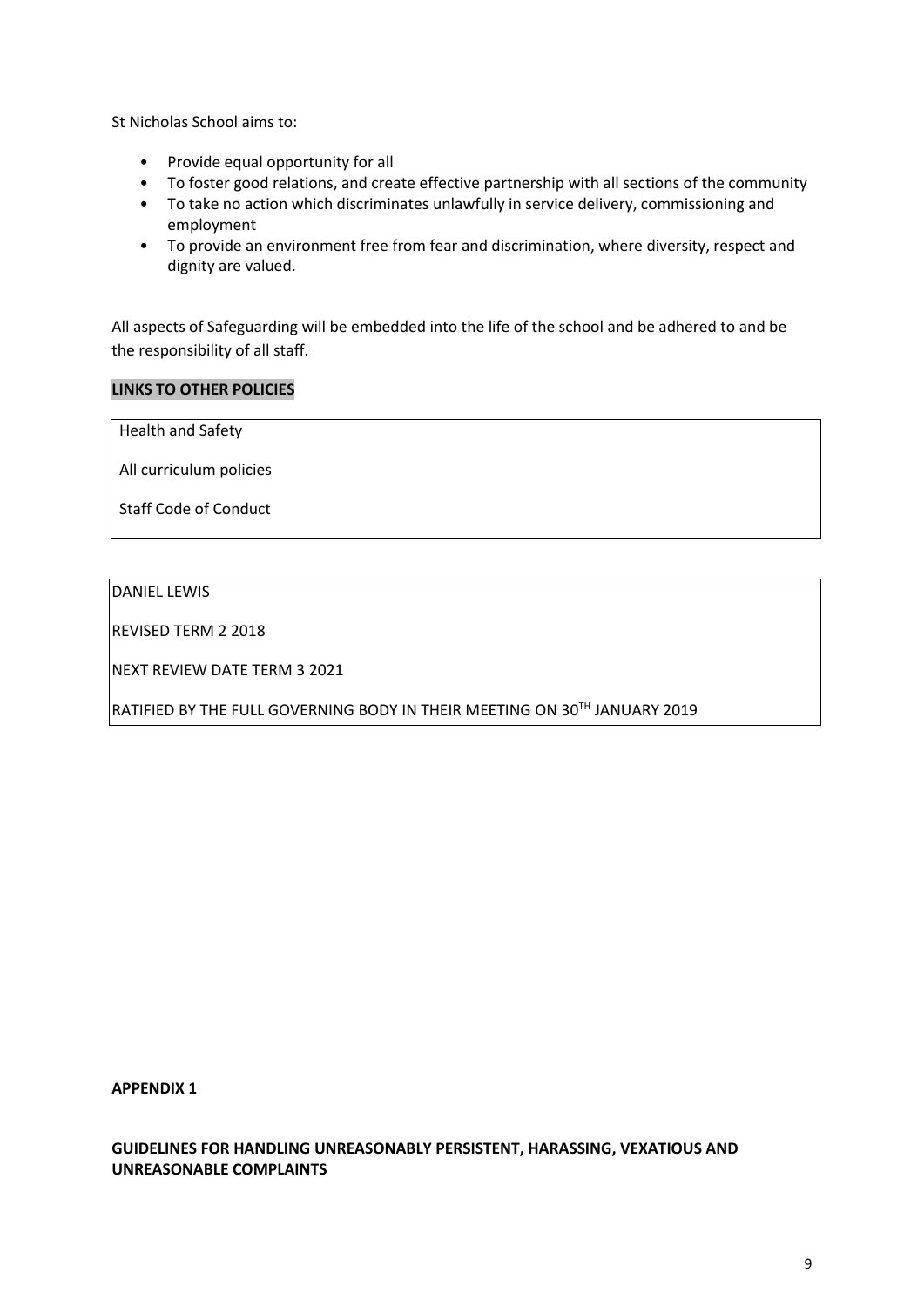The head teacher and governing body are committed to the improvement of our school. We welcome feedback from parents/carers and will always try to resolve any concerns as quickly as possible. There is a procedure for parents/carers to use if they wish to make a formal complaint.

Sometimes, however, parents or carers pursuing complaints or other issues treat staff and others in a way that is unacceptable and or behave in an unacceptable manner. Whilst we recognise that some complaints may relate to serious and distressing incidents, we will not accept threatening, inappropriate or harassing behaviour.

The aim of this policy is to clarify the process for dealing with unreasonable complainants or parents who do not act appropriately.

#### **What do we mean by 'an unreasonable complainant'?**

An unreasonable complainant may be anyone who engages in unreasonable behaviour when making a complaint. This will include parents and carers who pursue complaints in an unreasonable manner and those who do not act in an appropriate manner towards staff at the school.

Unreasonable behaviour may include:

- Actions which are
	- o Out of proportion to the nature of the complaint, or
	- o Persistent even when the complaints procedure has been exhausted, or
	- o Personally harassing, or
		- o Unjustifiably repetitious or
	- o Obsessive, harassing, or prolific
- Prolific correspondence or excessive email or telephone contact about a concern or complaint.
- Repetitious complaints where the complainant has no view about what would satisfy him/her and/or no intention to resolve the complaint.
- Acting in a way not in line with the school aim of reaching a resolution and working with the school
- An insistence on
	- o Pursuing unjustified or unmeritorious complaints and/or
	- o Unrealistic outcomes to unjustified complaints
- An insistence on
	- $\circ$  Pursuing justifiable complaints in an unreasonable manner e.g. using abusive or threatening language;
	- o Making complaints in public; or
	- o Refusing to attend appointments to discuss the complaint.

#### **What is 'harassment'?**

We regard harassment as the unreasonable pursuit of issues or complaints, particularly if the matter appears to be pursued in a way intended to cause personal distress rather than seek a resolution.

Behaviour will fall within the scope of this policy if:

• It appears to be deliberately targeted over a significant period of time at one or more members of school staff or others.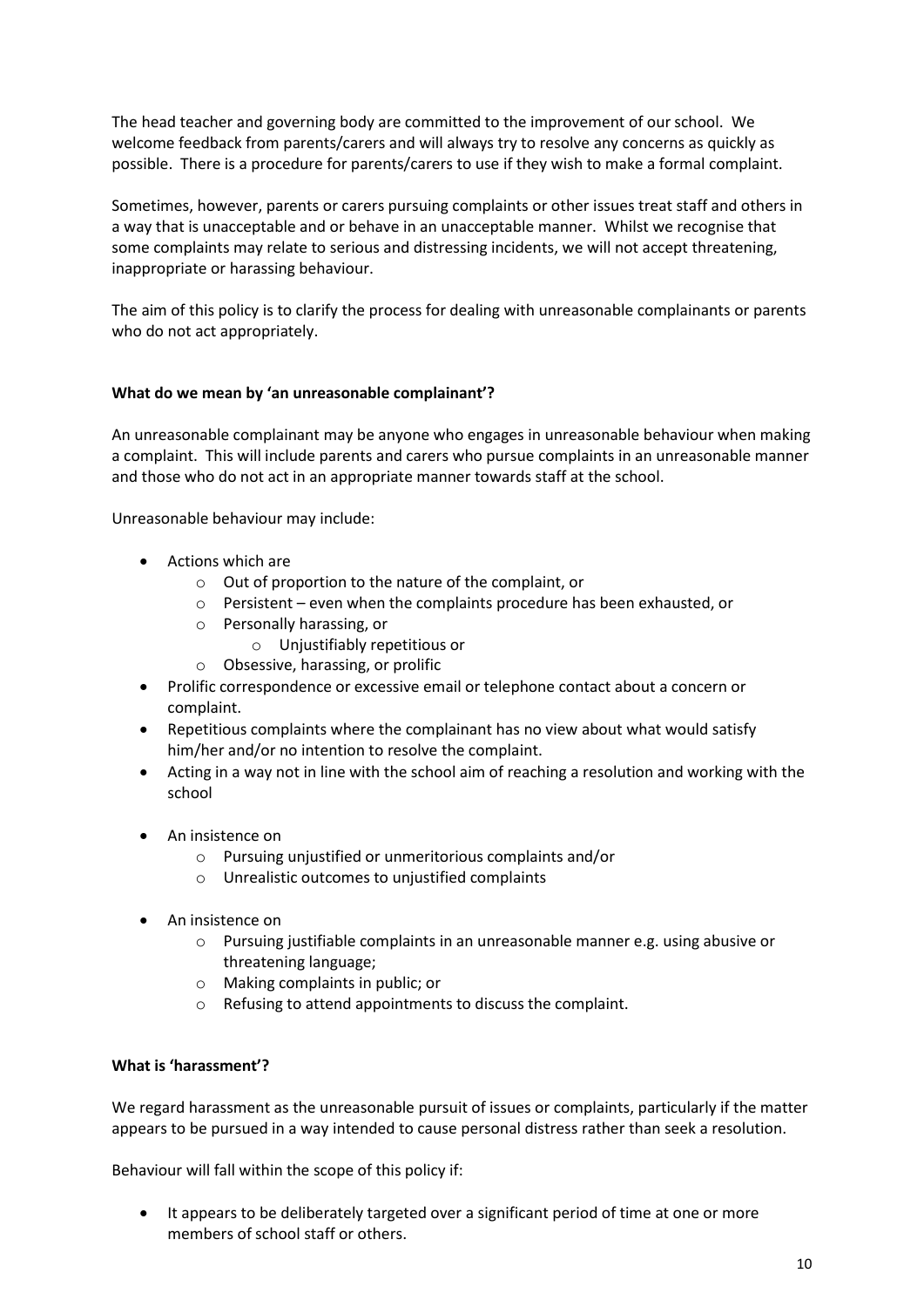- The way in which a complaint or other issues is pursued (as opposed to the complaint itself) causes ongoing distress to school staff or others;
- It has a significant and disproportionate adverse effect on the school community.
- Actions are pursued aggressively or in any manner not appropriate to an effective resolution

## **What can you expect from the school?**

Anyone who raises informal or formal issues and complaints with the school can expect the school to:

- Follow the School's complaints procedure
- Respond within a reasonable time;
- Be available for consultation within a reasonable time limit, bearing in mind the needs of pupils at the school and the nature of the complaint
- Respond with courtesy and respect;
- Attempt to resolve problems using reasonable means in line with the School's complaints procedure.
- Keep those involved informed of progress towards a resolution.

## **What the school expects of you**

The school expects anyone who wishes to raise concerns with the school to:

- Treat all staff with courtesy and respect
- Respect the needs of pupils and staff within the school;
- Never to use violence (including threats of violence) towards people or property;
- Recognise the time constraints under which members of staff in schools work and allow the school a reasonable time to respond to a complaint;
- Recognise that some problems may not be resolved in a short time;
- Follow the school's complaints procedure.
- Speak politely and respectfully using appropriate language and avoid any aggression or verbal abuse, including name-calling
- Raise concerns/complaints in an appropriate place and at an appropriate time (for example not in front on other parents or pupils and not in an open public space)
- To be prepared to work towards a resolution and in partnership with the school

## **School's responses to unreasonably persistent complaints, vexatious complainants, unreasonable complaints or harassment**

This policy is intended to be used in conjunction with the school's complaints procedure. Taken together, these documents set out how we will always seek to work with parents, carers and others with a legitimate complaint to resolve a difficulty and reach a resolution.

However, in cases of unreasonably persistent complaints or harassment, the school may take any or all of the following steps, as appropriate:

- Inform the complainant informally that his/her behaviour is now considered by the school to be unreasonable or unacceptable, and request a changed approach;
- Inform the complainant in writing that the school considers his/her behaviour to fall under the terms of the Unreasonably Persistent Complaints/Harassment Policy;